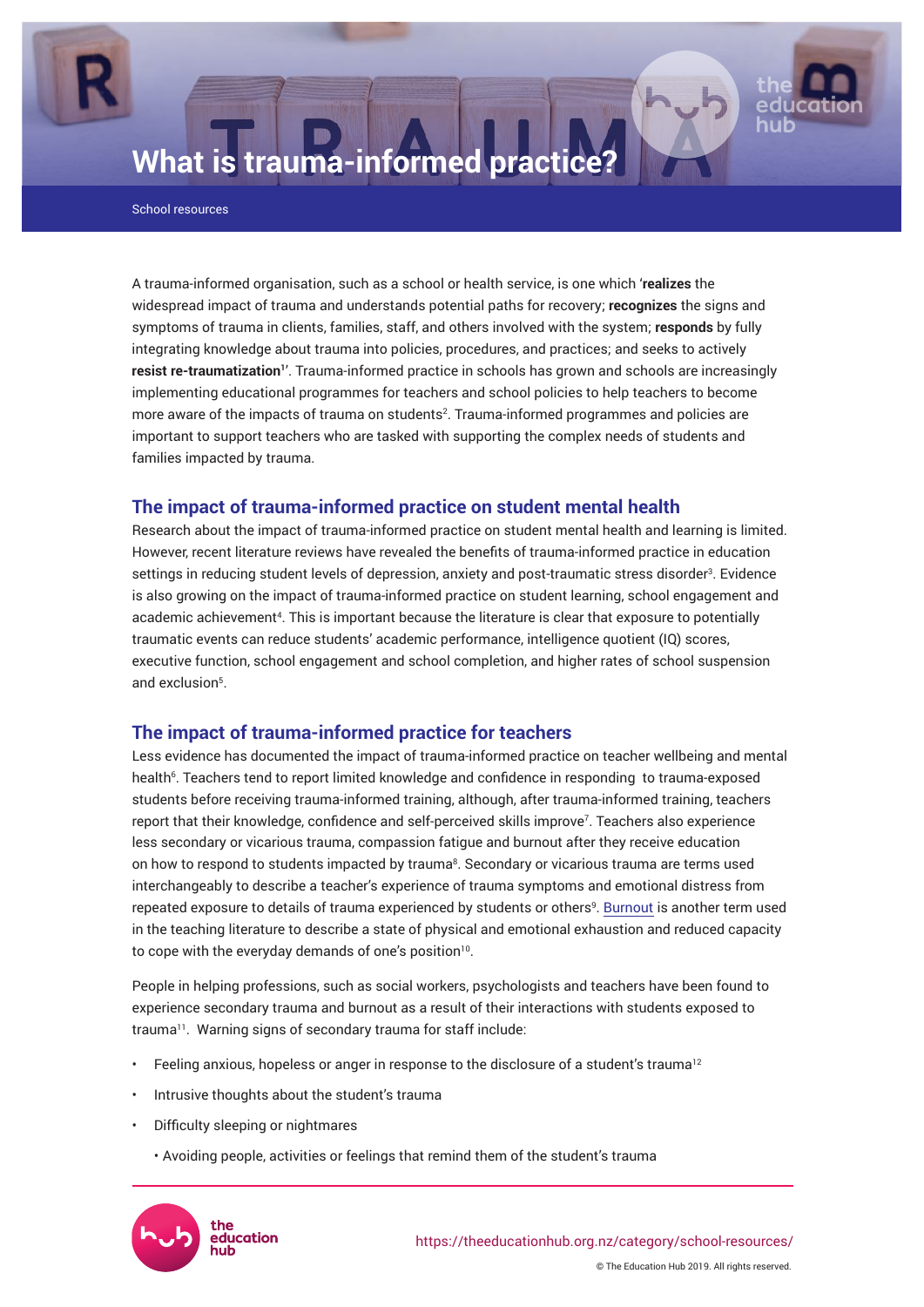- Lack of enjoyment, productivity or motivation at work
- Trouble focusing
- $\cdot$  Physical aches or pains<sup>13</sup>

#### **Trauma-informed programmes in schools**

There are few comprehensive trauma-informed programmes in schools, and currently there is limited evidence for their specific effectiveness for teachers and students. Effective trauma-informed programmes typically follow a whole-school, multi-tiered mode of delivery<sup>14</sup>. Tier one involves whole school policies and programmes, tier two offers targeted group activities and programmes to at-risk students, and tier three typically consists of individual treatment for students exposed to trauma. There are several trauma-informed programmes that are strengthening their evidence base. These include:

- [Thoughtful Schools](https://thoughtfulschools.org.au/), an evidence-based trauma-informed programme for teachers and schools. The programme was developed based on evidence and reviews of 20 existing trauma-informed programmes from around the world.
- [The Supportive Trauma Interventions for Teachers](https://www.vitalvillage.org/projects/innovations-in-education/supportive-trauma-interventions-for-educators) (STRIVE), a resiliency-based intervention that is implemented with individual students, teachers and schools. STRIVE aims to improve students' learning environments by increasing teachers' understanding and self-efficacy in supporting the needs of children and young people who have been exposed to trauma<sup>15</sup>.
- [Head Start Trauma Smart](http://traumasmart.org/) (HSTS), an early education intervention that is implemented within the classroom setting. HSTS aims to reduce the stress reaction experienced by children and young people who have been exposed to trauma by building students' and caregivers' resources and skills<sup>16</sup>.
- [Attachment, Regulation and Competency](https://arcframework.org/what-is-arc/) (ARC), a flexible framework for trauma-informed interventions that aims to integrate students' trauma experiences through strengthening the caregiving system, building awareness and skills in self-regulation, and developing students' resilience<sup>17</sup>.
- [Berry Street Education Model](https://www.berrystreet.org.au/learning-and-resources/berry-street-education-model) (BSEM), an evidence-based model designed to educate teachers and create school environments to foster relationships, self-regulation and students' competencies.
- [Enhancing Resiliency Among Students Experiencing Stress](https://nikkoladanielassociates.co.uk/erase-stress/) (ERASE-Stress), a whole-school framework that aims to strengthen the resilience and skills of school staff and students, decrease stigmatisation, and enhance the wellbeing of school staff, students and parents $^{18}$ .
- [Healthy Environment and Response to Trauma in Schools](https://hearts.ucsf.edu/hearts-trauma-informed-principles) (HEARTS), a school-wide initiative to support the promotion of wellness of the school community by applying the trauma-informed principles of resilience, understanding, safety, empowerment, compassion and cultural humility into educational practices, policies and procedures $^{19}$ .

### **Endnotes**

- 1 Substance Abuse and Mental Health Services Administration (SAMHSA). (2014). [SAMHSA's](https://ncsacw.samhsa.gov/userfiles/files/SAMHSA_Trauma.pdf)  [concept of trauma and guidance for a trauma-informed approach](https://ncsacw.samhsa.gov/userfiles/files/SAMHSA_Trauma.pdf).
- 2 Berger, E., & Martin, K. (2021). Embedding trauma-informed practice within the education sector. Journal of Community and Applied Social Psychology, 31(2), 223-227. [https://doi.](https://doi.org/10.1002/casp.2494) [org/10.1002/casp.2494](https://doi.org/10.1002/casp.2494)



© The Education Hub 2019. All rights reserved.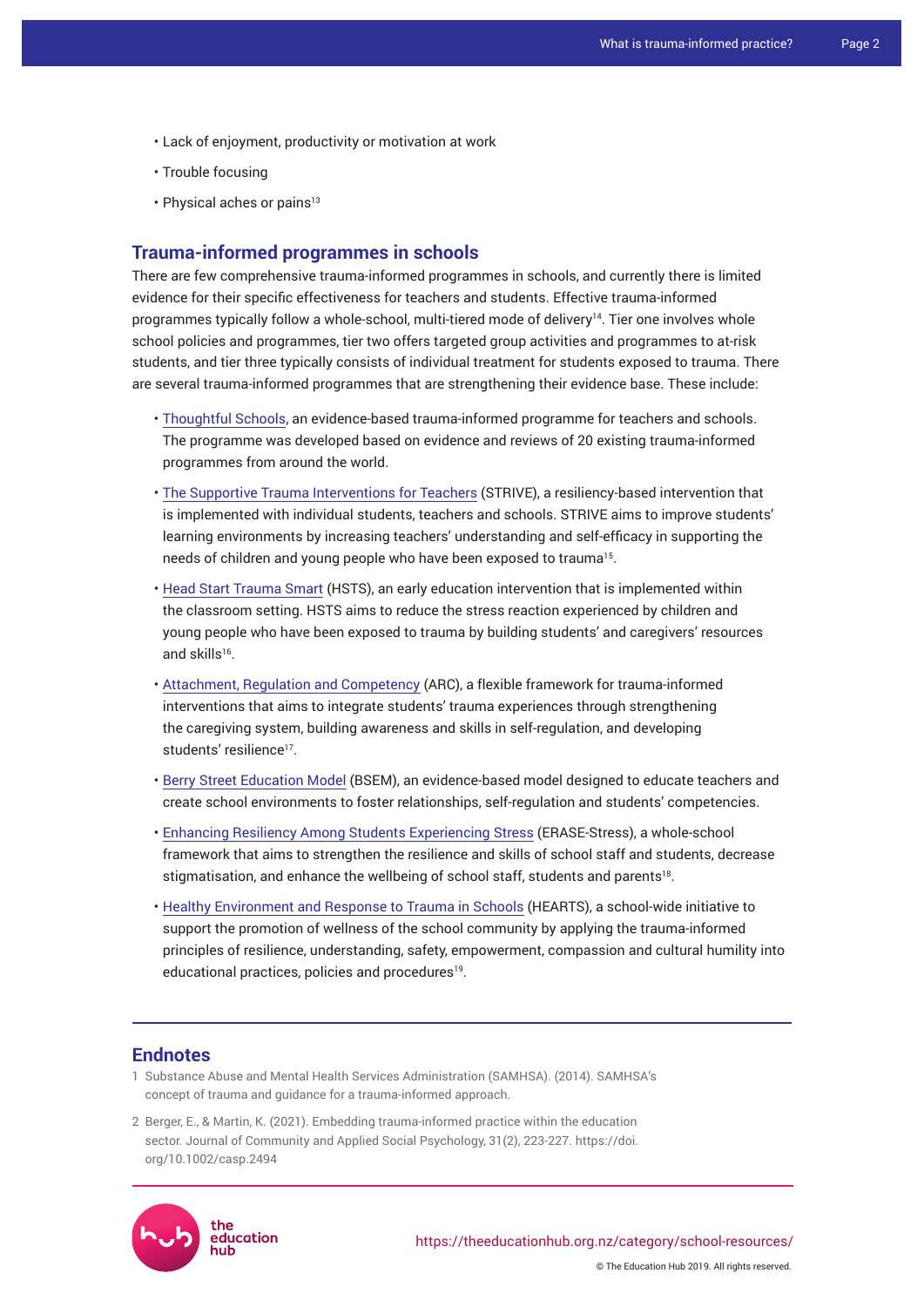- 3 Avery, J. C., Morris, H., Galvin, E., Misso, M., Savaglio, M., & Skouteris, H. (2021a). Systematic review of school-wide trauma-informed approaches. Journal of Child & Adolescent Trauma, 14(3), 381-397.
- 4 Wall, C. R. G. (2021). Relationship over reproach: Fostering resilience by embracing a trauma-informed approach to elementary education. Journal of Aggression, Maltreatment & Trauma, 30(1), 118-137.
- 5 Perfect, M. M., Turley, M. R., Carlson, J. S., Yohanna, J., & Saint Gilles, M. P. (2016). Schoolrelated outcomes of traumatic event exposure and traumatic stress symptoms in students: A systematic review of research from 1990 to 2015. School Mental Health, 8(1), 7-43.
- 6 Berger, E. (2019). Multi-tiered approaches to trauma-informed care in schools: A systematic review. School Mental Health, 11, 650-664.
- 7 Avery, J., Morris, H., Jones, A., Skouteris, H., & Deppeler, J. (2021b). Australian educators' perceptions and attitudes towards a trauma-responsive school-wide approach. Journal of Child & Adolescent Trauma;

Dorado, J. S., Martinez, M., McArthur, L. E., & Leibovitz, T. (2016). Healthy environments and response to trauma in schools (HEARTS): A whole-school, multi-level, prevention and intervention program for creating trauma-informed, safe and supportive schools. School Mental Health, 8(1), 163-176.

8 Berger, R., Abu-Raiya, H., & Benatov, J. (2016). Reducing primary and secondary traumatic stress symptoms among educators by training them to deliver a resiliency program (ERASE-Stress) following the Christchurch earthquake in New Zealand. American Journal of Orthopsychiatry, 86(2), 236;

Kim, S., Crooks, C. V., Bax, K., & Shokoohi, M. (2021). Impact of trauma-informed training and mindfulness-cased social–emotional learning program on teacher attitudes and burnout: A mixed-methods study. School Mental Health, 13(1), 55-68;

MacLochlainn, J., Kirby, K., McFadden, P., & Mallett, J. (2022). An evaluation of whole-school trauma-informed training intervention among post-primary school personnel: A mixed methods study. Journal of Child & Adolescent Trauma.

9 Sabin-Farrell, R., & Turpin, G. (2003). Vicarious traumatization: Implications for the mental health of health workers? Clinical Psychology Review, 23(3), 449-480;

Sprang, G., Ford, J., Kerig, P., & Bride, B. (2019). Defining secondary traumatic stress and developing targeted assessments and interventions: Lessons learned from research and leading experts. Traumatology, 25(2), 72.

- 10 Cocker, F., & Joss, N. (2016). Compassion fatigue among healthcare, emergency and community service workers: A systematic review. International Journal of Environmental Research and Public Health,13(6), 618.
- 11 Cieslak, R., Shoji, K., Douglas, A., Melville, E., Luszczynska, A., & Benight, C. C. (2014). A meta-analysis of the relationship between job burnout and secondary traumatic stress among workers with indirect exposure to trauma. Psychological Services, 11(1), 75- 86. [https://doi.org/10.1037/a0033798](https://doi.apa.org/doi/10.1037/a0033798);

Luthar, S. S., & Mendes, S. H. (2020). Trauma-informed schools: Supporting educators as they support the children. International Journal of School & Educational Psychology, 8(2), 147-157.

- 12 Borntrager, C., Caringi, J. C., van den Pol, R., Crosby, L., O'Connell, K., Trautman, A., & McDonald, M. (2012). Secondary traumatic stress in school personnel. Advances in School Mental Health Promotion, 5(1), 38-50.
- 13 American Psychiatric Association. (2013). Diagnostic and statistical manual of mental disorders, Fifth edition (5th ed.). <https://doi.org/10.1176/appi.books.9780890425596>;